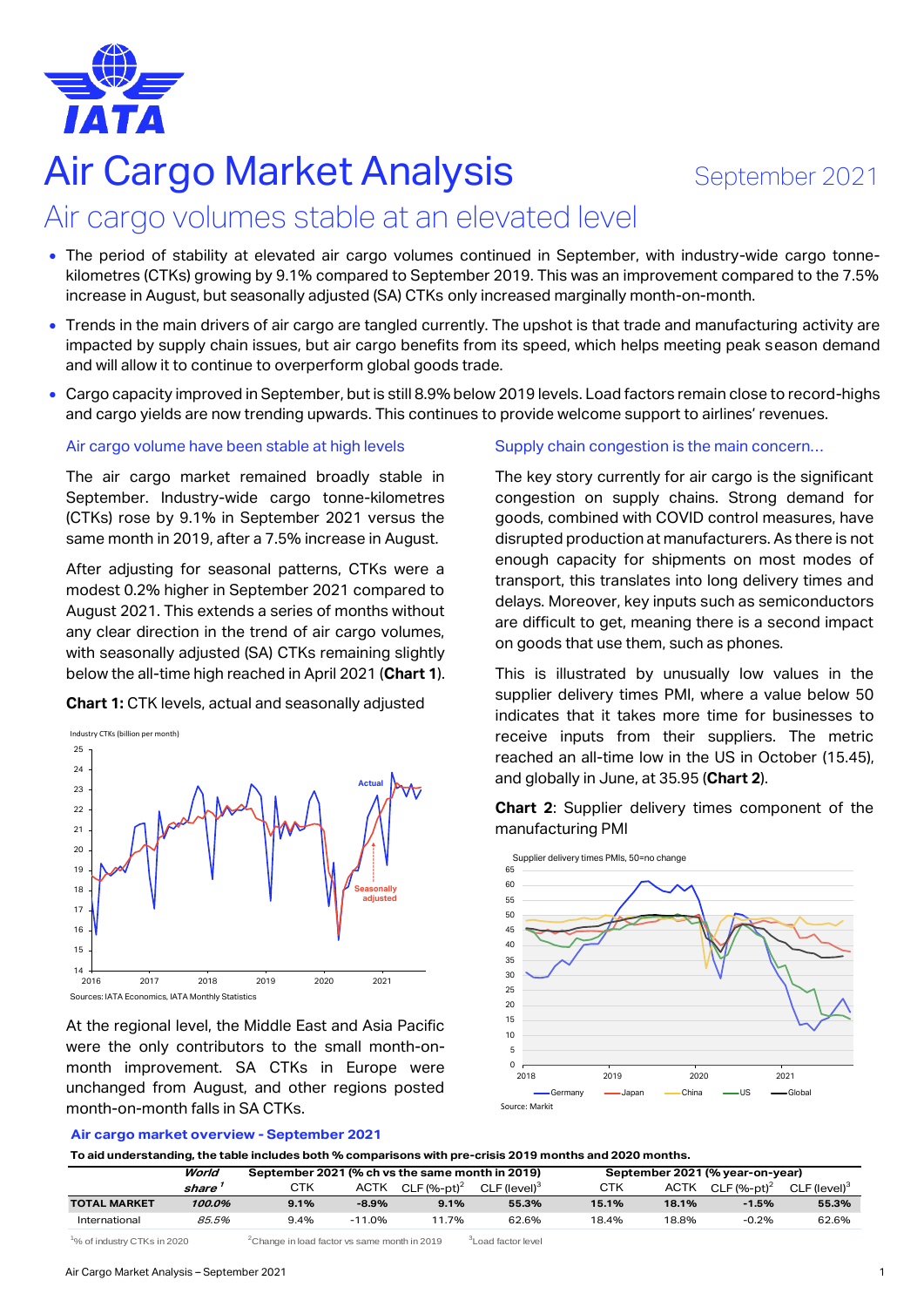The usual interpretation from long supplier delivery times is that some businesses may turn to air freight, in order to get the goods they need more rapidly, at a premium. Currently low inventory-to-sales ratio tell a similar story.

In addition to that, air cargo fares – although they are high and have trended upwards in recent weeks – are still relatively affordable compared to container shipping. In September, it was on average three times more expensive to send a kilogram of chargeable weight using air compared to ocean, compared to 12.5 times more prior to the crisis.

#### …leading to inflation and lower manufacturing output

Normally, the above trends are positive for air cargo, but current supply side issues mean the impact is uncertain. One of the roadblocks is the strong increases in prices, both for businesses and consumers. The G7 producer prices, which measure the input costs paid by producers, rose by 10.8% yearon-year in August, the largest increase since the series started in 1983. Consumer prices inflation for all items was at 4.3% in September, the highest increase since 2008 (**Chart 3**).

**Chart 3**: Year-on-year changes in producer and consumer prices, G7



A related consequence is the downward trend in manufacturing output and new export orders. The corresponding PMIs still point to month-on-month increases globally (levels above 50), but the pace has slowed, and the peak of the recovery has passed. In China in particular, both the new export orders and manufacturing output PMIs have been below 50 for 2 consecutive months in September.

The upshot from this tangled situation is that trade and manufacturing are impacted by supply issues despite resilient demand. In the meantime, air cargo benefits from its speed and relative affordability, which will allow it to continue to overperform overall goods trade. But air cargo growth could still weaken if global demand falls significantly.

Looking forward, the backlog of order and strong demand for goods typically associated with year-end consumer events such as Single's Day and Black Friday will maintain pressures on supply chains. The speed afforded by air cargo is likely to be crucial to meet the associated demand.

# Global cargo capacity improved in September

Industry-wide available cargo tonne-kilometres (ACTKs) dropped by 8.9% in September 2021 vs September 2019. This was better than the 12.7% fall in August, and SA ACTKs also rose by 3.0% month-onmonth, the best outcome since March 2021. The improvement in air cargo capacity was broad based across the regions. But Asia Pacific contributed the most. Indeed in August, travel restrictions and airport closures related to Delta outbreaks in China led to a fall in capacity, which was partly reverted in September (**Chart 4**).





ACTKs onboard dedicated freighters were still significantly above pre-crisis values (25.3% in September 2021 vs September 2019), but there was a moderation compared to August (a 28.3% gain). Capacity in the belly of passenger aircraft improved to a 34.1% decline in September, the most resilient outcome since the crisis started (**Chart 5**).

**Chart 5:** Int'l belly cargo and freighter capacity growth

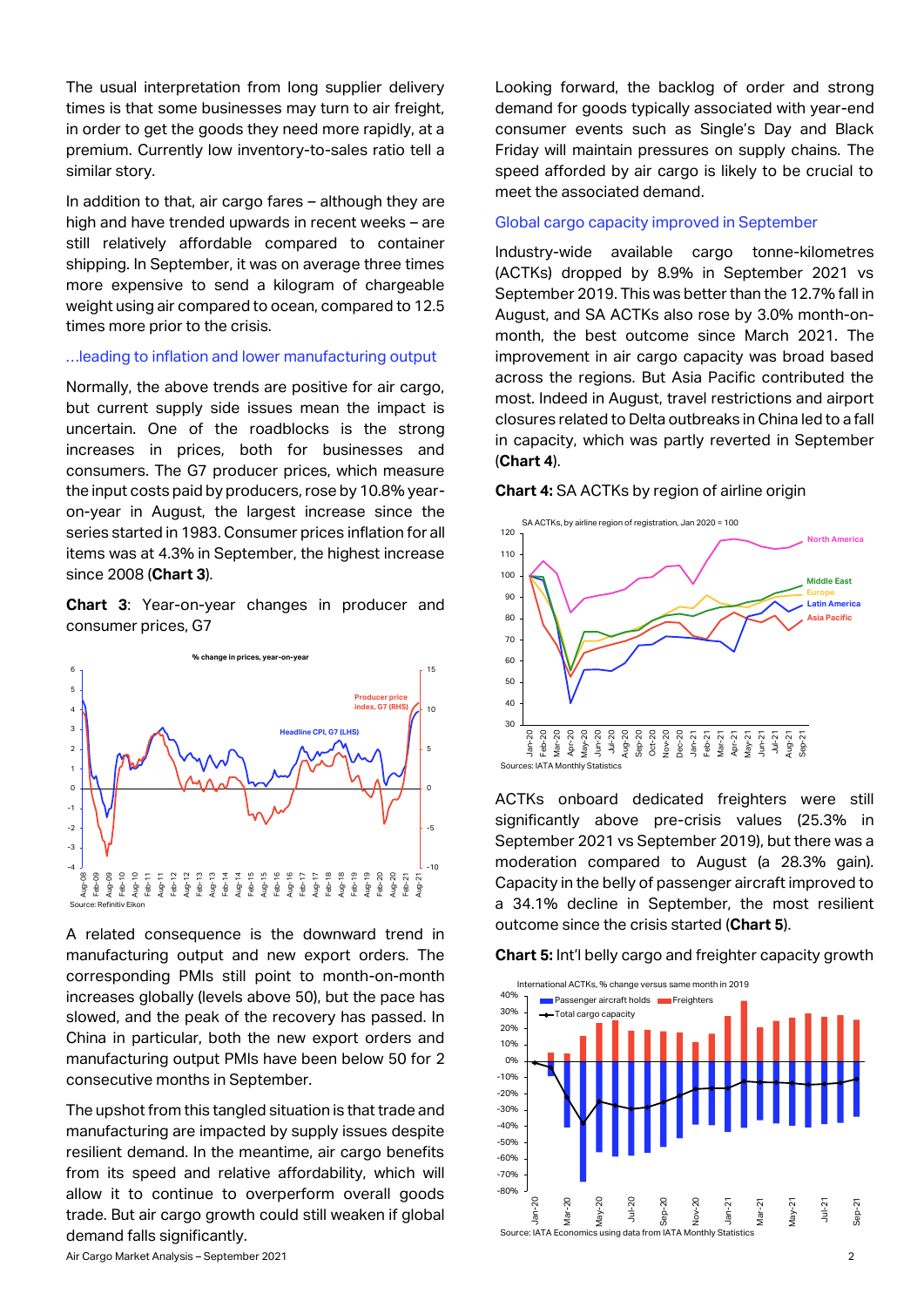# Load factors remain elevated ahead of peak season

The industry-wide cargo load factor (CLF) was at 55.3% in September, 9.1 percentage points (ppts) above its September 2019 value. The international CLF was at 62.6%, in line with the September 2020 value (62.8%) and 11.7ppts above September 2019 (**Chart 6**).



#### **Chart 6**: Cargo load factors by region of registration

Despite the stabilization in industry-wide load factors, air cargo yields have been climbing up since July, and are now more than twice as high as prior to the pandemic. With the strong CTKs performance, this translates into significant and well-needed air cargo revenues for the airlines.

# International air cargo also trending sideways

Global international CTKs rose by 9.4% in September 2019 vs the same month in 2019, up from an 8.8% gain in August. SA levels have been flat for the past four months, in line with the industry-wide trend (**Chart 7**).

**Chart 7:** Int'l CTK growth versus the same month in 2019 (airline region of registration)



African airlines grew at the fastest rate among the regions for the ninth consecutive months (34.6% in September vs pre-crisis 2019 levels). In SA terms, CTKs are more than 20% above their pre-crisis peak (Nov 2019), but the trend has broadly gone sideways for the past six months or so.

In September, airlines based in North America posted a 19.3% increase in their international CTKs compared to September 2019. Manufacturing output and new export orders PMIs remain above 50 in the US despite a downward trend, and long supplier delivery times combined with low inventories provide incentives for firms to use air freight. That said, SA CTKs have declined in the past few months, and are below a peak reached in April 2021.

Middle Eastern carriers also performed strongly in September, with international CTKs rising by 17.6% vs the same month in 2019. The region was the only one to see a month-on-month increase in SA international CTKs (2.3%).

International CTKs of airlines in Europe and Asia Pacific performed similarly in September, with gains compared to September 2019 of respectively 5.3% and 4.5%, in both cases a slight deterioration from August.

In Europe, manufacturing output and new export orders remain supportive, despite a downward trend as supply chain congestion bites. Among the key trade lanes to/from the region, CTKs improved on the large North Atlantic market (up 6.9% vs September 2019) but performance on other routes was weaker.

Asia Pacific faced a mixed bag of supply chain disruptions, slowing manufacturing activity in China, but improving cargo capacity. Despite that, the load factor remains the highest among the regions at 76.3%, and international ACTKs are still 21.7% below September 2019 levels. Looking ahead, the decision of some countries in the region to gradually remove travel restrictions should be a tailwind for capacity.

There was no improvement in international CTKs carried by Latin American airlines in September. The fall compared to 2019 levels worsened to 17.1%, from 14.5% in August. SA volumes have gone up and down in recent months, and airlines in the region are still engaged in a lengthy restructuring process.

> IATA Economics [economics@iata.org](mailto:economics@iata.org) 2 nd November 2021